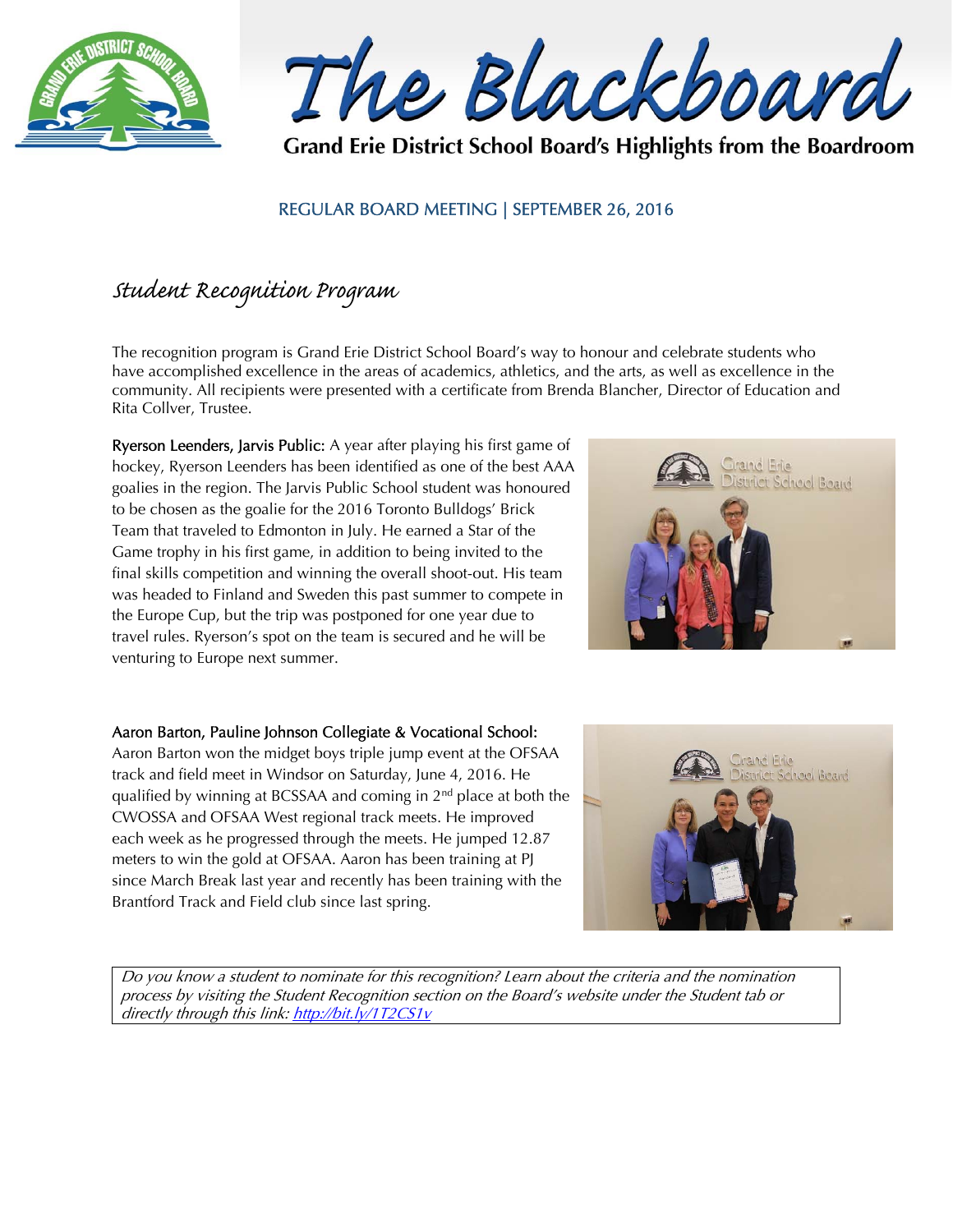# Patti McCleister Memorial Leadership Award

Suzie Miller is the Instructional Coach with the Indigenous Education department. She is looking to change the path of the many First Nations students, and the perception of First Nations students amongst the student body. She is working to make them feel connected at school and that they have a voice in the classroom.

A great example that shows Suzie's commitment to students is through the implementation of the pen pal project that she worked to establish. The pen pal project connects students from various school boards within Southwestern Ontario with schools on Six Nations. Suzie's goal is to bring compassion and inclusiveness to engage students in their learning.

Diane De Vos goes above and beyond every day. She oversees all aspects of the elementary staffing process in Human Resources for the Grand Erie District School Board. Diane is knowledgeable about all aspects of her portfolio and is able to give clear advice and information when asked. She's described as caring and compassionate. She always put others before herself. She is kind, considerate, and patient. She is always willing to help out by offering assistance to others.

Diane is a positive role model who provides the best possible service to those on the front line (principals, vice-principals, and teachers) and to enable them to ensure success for every student.

South East Norfolk Elementary ARC Delegations: The following delegations were heard: C. Kitchen, C. Cornell and A. Takas, S. Ashley, J. Cornell, C. Oliveira, K. Swick, C. Sloot, R. Andrews, S. Baldock, K. Ashley, K. Kitchen, and G. Malo.

 View the delegation presentations and learn more about the ARC here: http://bit.ly/2dv5qzr

Orange Shirt Day – September 30, 2016: Participating Secondary schools in Grand Erie will be wearing an orange shirt on Friday in recognition of the harm the residential school system did to children's sense of selfesteem. The slogan is "Every Child Matters."

 Learn more about Orange Shirt Day at http://www.orangeshirtday.org/







**South East Norfolk Elementary**